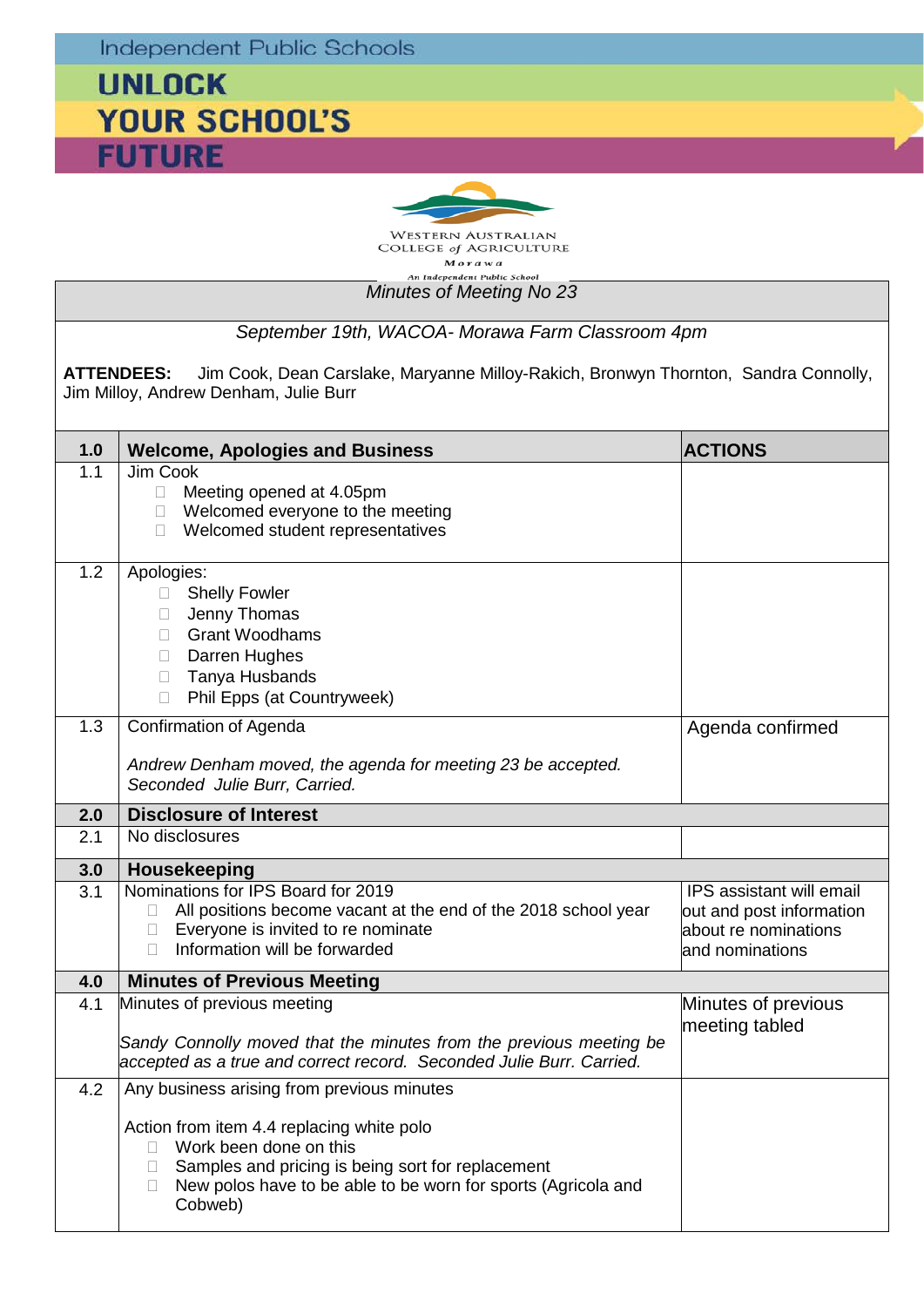| 4.3          | Correspondence                                                                                                                                                                                                                                                                                                                                                                                                                                                                                                                                                                                                                                                                                                            |                                     |
|--------------|---------------------------------------------------------------------------------------------------------------------------------------------------------------------------------------------------------------------------------------------------------------------------------------------------------------------------------------------------------------------------------------------------------------------------------------------------------------------------------------------------------------------------------------------------------------------------------------------------------------------------------------------------------------------------------------------------------------------------|-------------------------------------|
|              | Out - thank you letters to Rodney Desmond and Marg Lindsay<br>In - Nil<br>П                                                                                                                                                                                                                                                                                                                                                                                                                                                                                                                                                                                                                                               |                                     |
| 4.4          | College student representatives                                                                                                                                                                                                                                                                                                                                                                                                                                                                                                                                                                                                                                                                                           | Power point played                  |
| (Item<br>in) | added Emma Hankinson and Mark Cruz                                                                                                                                                                                                                                                                                                                                                                                                                                                                                                                                                                                                                                                                                        |                                     |
|              | Points of interest from the power point                                                                                                                                                                                                                                                                                                                                                                                                                                                                                                                                                                                                                                                                                   |                                     |
|              | Open Day 2018<br>u.<br>□ Perenjori Show<br><b>Athletics Carnival</b><br>П.<br>Cobweb won<br>➤<br>Mingenew Expo<br>$\Box$<br>Young farmers competition introduced<br>$\blacktriangleright$<br>Waratah involved in the fencing<br>➤<br><b>Dowerin Field Days</b><br>u<br>New display<br>$\Box$<br>Students competed in the farm skills for the first time<br>$\Box$<br>Ram and ewe judging<br>➤<br>Fleece judging<br>$\blacktriangleright$<br>Cooper Bullin came second in the competition will now<br>⋗<br>compete in Perth<br>□ MFIG Field day<br>□ Trial site at College visited<br>Josh Maher shot some drone footage which has been posted on<br>П.<br>Face book<br>Northampton Show<br>Students won the Young farmers |                                     |
|              | Cattle workshop at Edmund Rice College<br>$\Box$                                                                                                                                                                                                                                                                                                                                                                                                                                                                                                                                                                                                                                                                          |                                     |
|              | Josh Harley won a section of the day                                                                                                                                                                                                                                                                                                                                                                                                                                                                                                                                                                                                                                                                                      |                                     |
| 5.0<br>5.1   | <b>General business</b><br>GUC Curtin 2 Yr - Associate Degree in Agribusiness                                                                                                                                                                                                                                                                                                                                                                                                                                                                                                                                                                                                                                             | Combined item with 5.2<br>See below |
| 5.2          | Pathway to further study in agriculture. Certificate III in Agriculture and<br>Associated degree.<br>Agribusiness through GUC<br>□ Offers flexibility<br>No traditional apprenticeships for farming<br>H                                                                                                                                                                                                                                                                                                                                                                                                                                                                                                                  | Information tabled                  |
| 5.3          | Update on strategic planning/business plan<br>Work being done on it already with previous workshops<br>$\mathbb{R}^n$<br>Further input will be included from students<br>$\Box$<br>Draft will be tabled<br>$\Box$                                                                                                                                                                                                                                                                                                                                                                                                                                                                                                         |                                     |
| 5.4          | <b>Residential Environment Scan</b><br>Scan was conducted by the Department<br>$\Box$<br>Classed as "taking the pulse of the Residence"<br>u<br>Checked policies<br>$\Box$<br>Positive experience<br>u.<br>Staff and students interviewed<br>П.                                                                                                                                                                                                                                                                                                                                                                                                                                                                           |                                     |
| 5.5          | Business case for land purchase<br>Document being worked on<br>$\mathbf{L}$<br>Lease option of four years then purchase<br>$\mathbb{R}^n$<br>Query and clarification regarding the valuer generals price for<br>П.<br>land                                                                                                                                                                                                                                                                                                                                                                                                                                                                                                |                                     |